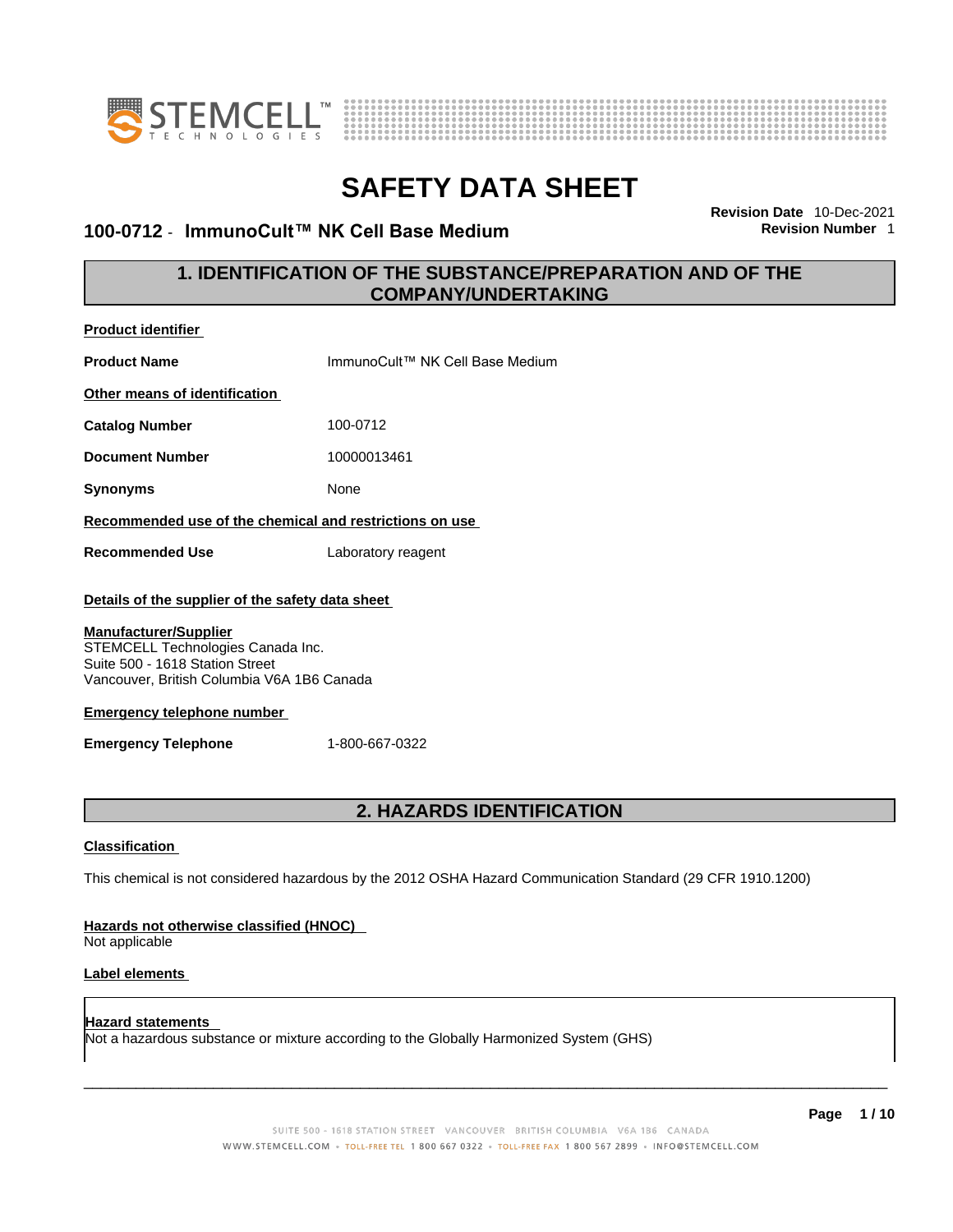



## \_\_\_\_\_\_\_\_\_\_\_\_\_\_\_\_\_\_\_\_\_\_\_\_\_\_\_\_\_\_\_\_\_\_\_\_\_\_\_\_\_\_\_\_\_\_\_\_\_\_\_\_\_\_\_\_\_\_\_\_\_\_\_\_\_\_\_\_\_\_\_\_\_\_\_\_\_\_\_\_\_\_\_\_\_\_\_\_\_\_\_\_\_ **Revision Date** 10-Dec-2021 **100-0712** - **ImmunoCult™ NK Cell Base Medium Revision Number** 1

The product contains no substances which at their given concentration, are considered to be hazardous to health.

**Appearance** Clear **Physical state** Liquid

**Odor** No data available

**Other Information**  Not applicable

#### **Unknown acute toxicity** 1.0000024 % of the mixture consists of ingredient(s) of unknown toxicity

1.0000024 % of the mixture consists of ingredient(s) of unknown acute oral toxicity

1.0000024 % of the mixture consists of ingredient(s) of unknown acute dermal toxicity

1.0000024 % of the mixture consists of ingredient(s) of unknown acute inhalation toxicity (gas)

1.0000024 % of the mixture consists of ingredient(s) of unknown acute inhalation toxicity (vapor)

1.0000024 % of the mixture consists of ingredient(s) of unknown acute inhalation toxicity (dust/mist)

### **3. COMPOSITION/INFORMATION ON INGREDIENTS**

### **Substance**

Not applicable.

#### **Mixture**

Not a hazardous substance or mixture according to the Globally Harmonized System (GHS)

\*The exact percentage (concentration) of composition has been withheld as a trade secret.

## **4. FIRST AID MEASURES**

### **Description of first aid measures**

| <b>Inhalation</b>   | Remove to fresh air.                                                                                                    |
|---------------------|-------------------------------------------------------------------------------------------------------------------------|
| Eye contact         | Rinse thoroughly with plenty of water for at least 15 minutes, lifting lower and upper eyelids.<br>Consult a physician. |
| <b>Skin contact</b> | Wash skin with soap and water.                                                                                          |
| Ingestion           | Clean mouth with water and drink afterwards plenty of water.                                                            |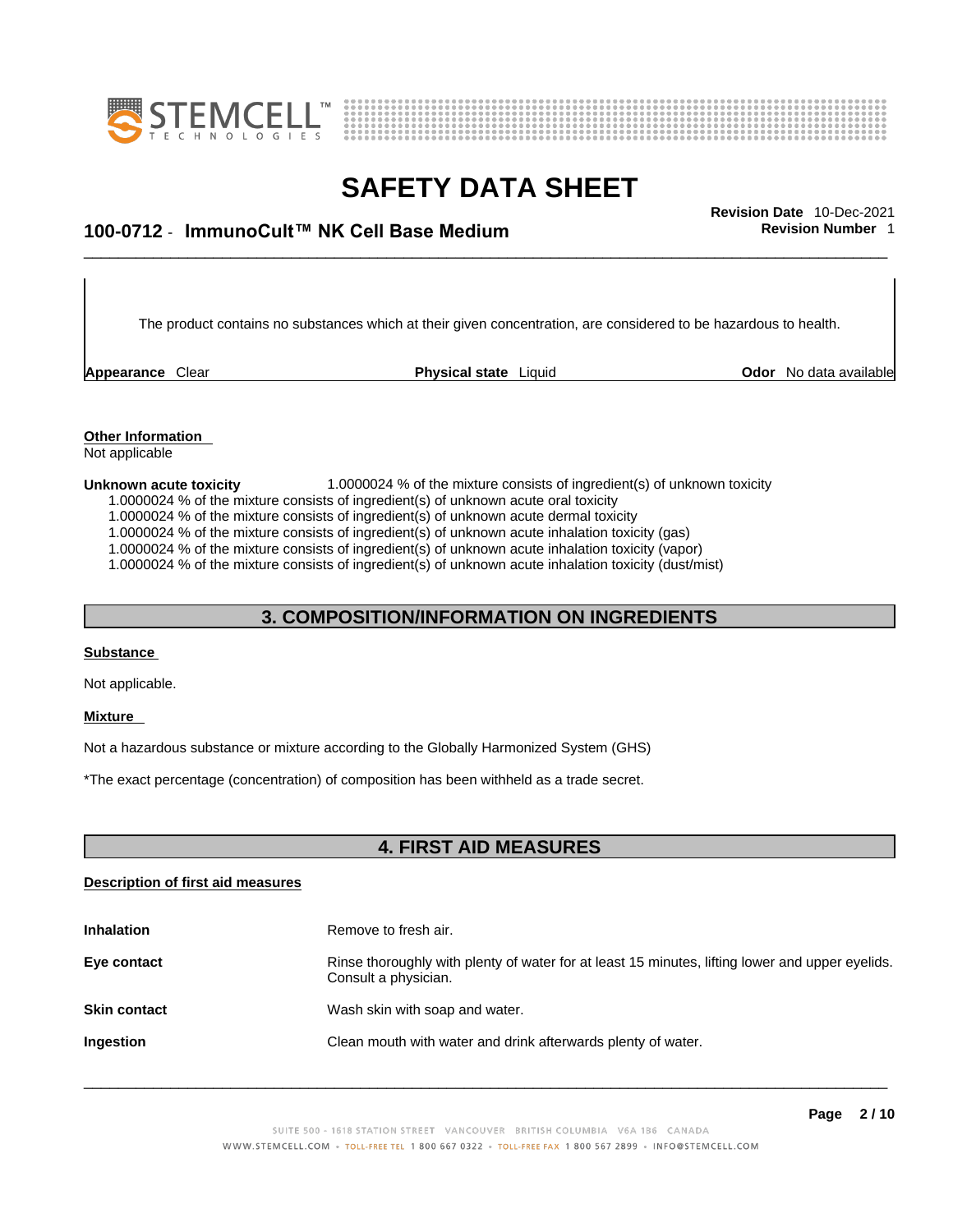



## \_\_\_\_\_\_\_\_\_\_\_\_\_\_\_\_\_\_\_\_\_\_\_\_\_\_\_\_\_\_\_\_\_\_\_\_\_\_\_\_\_\_\_\_\_\_\_\_\_\_\_\_\_\_\_\_\_\_\_\_\_\_\_\_\_\_\_\_\_\_\_\_\_\_\_\_\_\_\_\_\_\_\_\_\_\_\_\_\_\_\_\_\_ **Revision Date** 10-Dec-2021 **100-0712** - **ImmunoCult™ NK Cell Base Medium Revision Number** 1

| Most important symptoms and effects, both acute and delayed                                                      |                                                                                                                                       |  |
|------------------------------------------------------------------------------------------------------------------|---------------------------------------------------------------------------------------------------------------------------------------|--|
| <b>Symptoms</b>                                                                                                  | No information available.                                                                                                             |  |
|                                                                                                                  | Indication of any immediate medical attention and special treatment needed                                                            |  |
| Note to physicians                                                                                               | Treat symptomatically.                                                                                                                |  |
|                                                                                                                  |                                                                                                                                       |  |
|                                                                                                                  | <b>5. FIRE-FIGHTING MEASURES</b>                                                                                                      |  |
| <b>Suitable Extinguishing Media</b>                                                                              | Use extinguishing measures that are appropriate to local circumstances and the<br>surrounding environment.                            |  |
| Unsuitable extinguishing media                                                                                   | CAUTION: Use of water spray when fighting fire may be inefficient.                                                                    |  |
| Specific hazards arising from the<br>chemical                                                                    | No information available.                                                                                                             |  |
| <b>Explosion data</b><br><b>Sensitivity to Mechanical Impact None.</b><br><b>Sensitivity to Static Discharge</b> | None.                                                                                                                                 |  |
| Special protective equipment for<br>fire-fighters                                                                | Firefighters should wear self-contained breathing apparatus and full firefighting turnout<br>gear. Use personal protection equipment. |  |

## **6. ACCIDENTAL RELEASE MEASURES**

### **Personal precautions, protective equipment and emergency procedures**

| <b>Personal precautions</b>                          | Ensure adequate ventilation.                                                         |  |
|------------------------------------------------------|--------------------------------------------------------------------------------------|--|
|                                                      |                                                                                      |  |
| <b>Environmental precautions</b>                     |                                                                                      |  |
| <b>Environmental precautions</b>                     | See Section 12 for additional Ecological Information.                                |  |
| Methods and material for containment and cleaning up |                                                                                      |  |
| <b>Methods for containment</b>                       | Prevent further leakage or spillage if safe to do so.                                |  |
| Methods for cleaning up                              | Pick up and transfer to properly labeled containers.                                 |  |
| Prevention of secondary hazards                      | Clean contaminated objects and areas thoroughly observing environmental regulations. |  |
|                                                      |                                                                                      |  |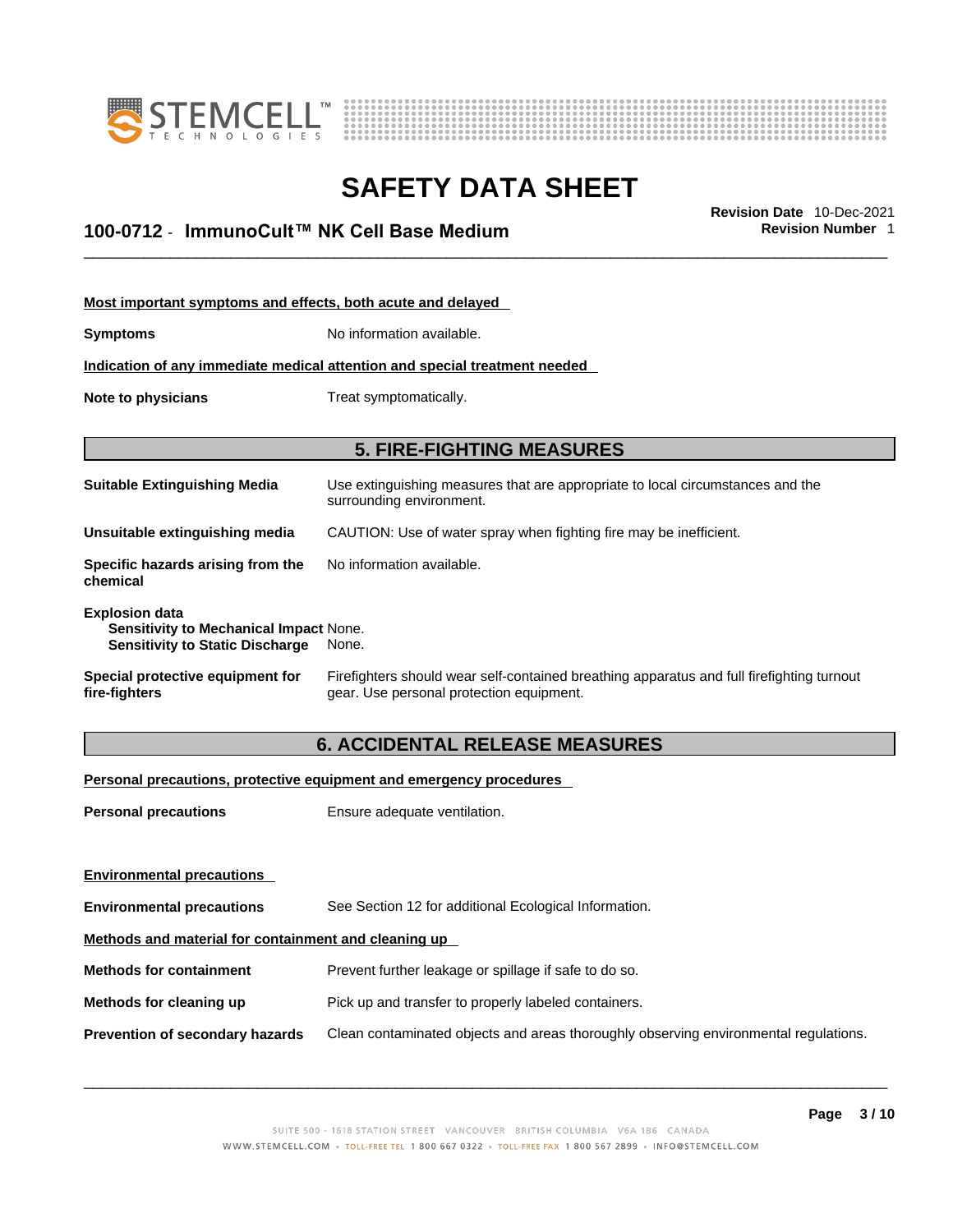



## \_\_\_\_\_\_\_\_\_\_\_\_\_\_\_\_\_\_\_\_\_\_\_\_\_\_\_\_\_\_\_\_\_\_\_\_\_\_\_\_\_\_\_\_\_\_\_\_\_\_\_\_\_\_\_\_\_\_\_\_\_\_\_\_\_\_\_\_\_\_\_\_\_\_\_\_\_\_\_\_\_\_\_\_\_\_\_\_\_\_\_\_\_ **Revision Date** 10-Dec-2021 **100-0712** - **ImmunoCult™ NK Cell Base Medium Revision Number** 1

| 7. HANDLING AND STORAGE                                      |                                                                                                                                                                                                                                                                                                                                                                                                                                    |  |
|--------------------------------------------------------------|------------------------------------------------------------------------------------------------------------------------------------------------------------------------------------------------------------------------------------------------------------------------------------------------------------------------------------------------------------------------------------------------------------------------------------|--|
| <b>Precautions for safe handling</b>                         |                                                                                                                                                                                                                                                                                                                                                                                                                                    |  |
| Advice on safe handling                                      | Handle in accordance with good industrial hygiene and safety practice.                                                                                                                                                                                                                                                                                                                                                             |  |
| Conditions for safe storage, including any incompatibilities |                                                                                                                                                                                                                                                                                                                                                                                                                                    |  |
| <b>Storage Conditions</b>                                    | Store in accordance with information listed on the Product Information Sheet (PIS).                                                                                                                                                                                                                                                                                                                                                |  |
|                                                              | 8. EXPOSURE CONTROLS/PERSONAL PROTECTION                                                                                                                                                                                                                                                                                                                                                                                           |  |
| <b>Control parameters</b>                                    |                                                                                                                                                                                                                                                                                                                                                                                                                                    |  |
| <b>Exposure Limits</b>                                       | This product, as supplied, does not contain any hazardous materials with occupational<br>exposure limits established by the region specific regulatory bodies.                                                                                                                                                                                                                                                                     |  |
| <b>Appropriate engineering controls</b>                      |                                                                                                                                                                                                                                                                                                                                                                                                                                    |  |
| <b>Engineering controls</b>                                  | Showers<br>Eyewash stations<br>Ventilation systems.                                                                                                                                                                                                                                                                                                                                                                                |  |
|                                                              | Individual protection measures, such as personal protective equipment                                                                                                                                                                                                                                                                                                                                                              |  |
| <b>Eye/face protection</b>                                   | No special protective equipment required.                                                                                                                                                                                                                                                                                                                                                                                          |  |
| Skin and body protection                                     | No special protective equipment required.                                                                                                                                                                                                                                                                                                                                                                                          |  |
| <b>Respiratory protection</b>                                | No protective equipment is needed under normal use conditions. If exposure limits are<br>exceeded or irritation is experienced, ventilation and evacuation may be required.                                                                                                                                                                                                                                                        |  |
| Other protection                                             | This product contains material derived from human plasma. Donors have been tested and<br>found negative for HIV-1 and -2, hepatitis B, and hepatitis C prior to donation. However, this<br>product should be considered potentially infectious. Use controls and personal protection<br>appropriate for biohazardous infectious materials, as described in: Canadian Biosafety<br>Standards and Guidelines (CBSG), Second Edition. |  |
|                                                              |                                                                                                                                                                                                                                                                                                                                                                                                                                    |  |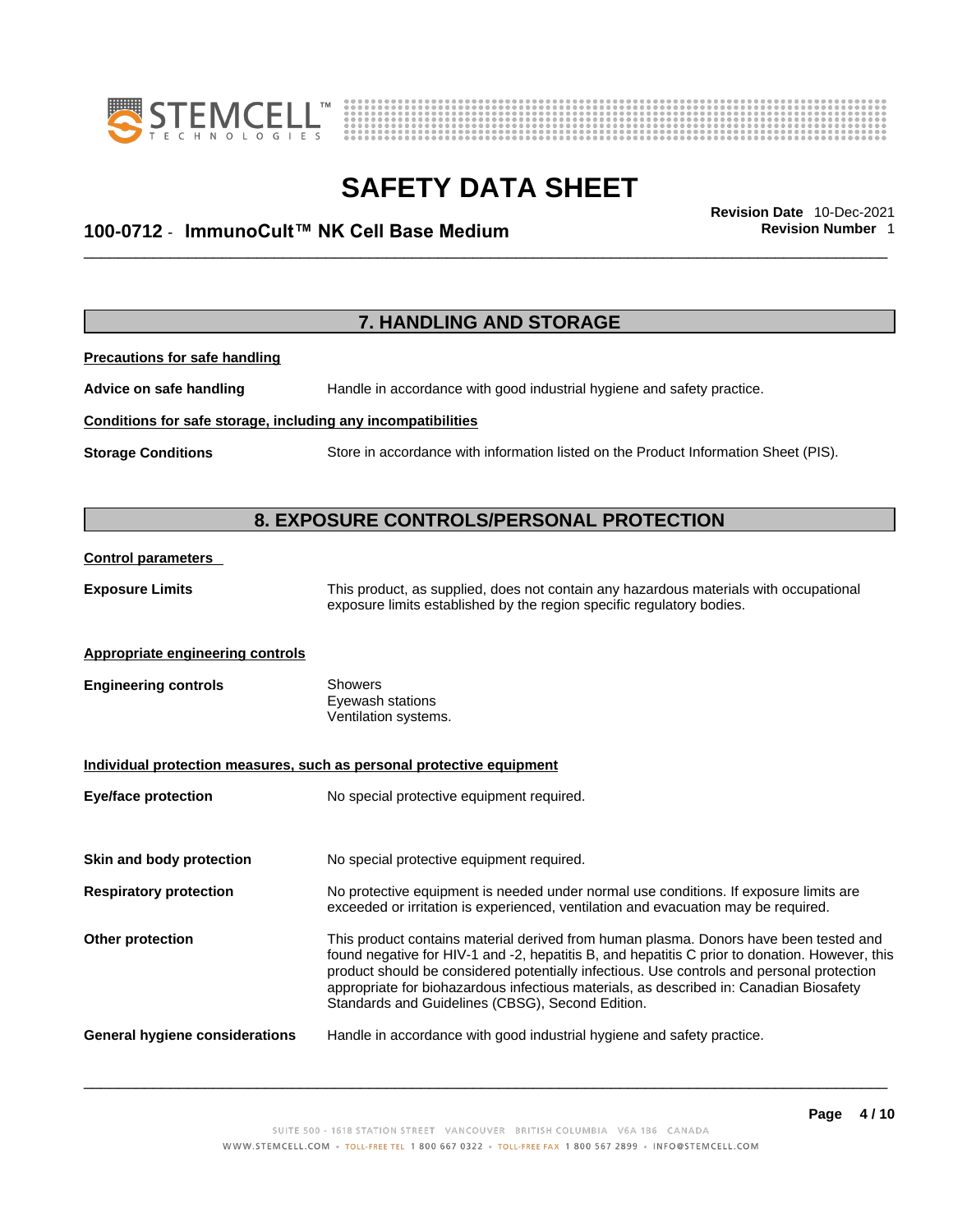



## \_\_\_\_\_\_\_\_\_\_\_\_\_\_\_\_\_\_\_\_\_\_\_\_\_\_\_\_\_\_\_\_\_\_\_\_\_\_\_\_\_\_\_\_\_\_\_\_\_\_\_\_\_\_\_\_\_\_\_\_\_\_\_\_\_\_\_\_\_\_\_\_\_\_\_\_\_\_\_\_\_\_\_\_\_\_\_\_\_\_\_\_\_ **Revision Date** 10-Dec-2021 **100-0712** - **ImmunoCult™ NK Cell Base Medium Revision Number** 1

## **9. PHYSICAL AND CHEMICAL PROPERTIES**

| Information on basic physical and chemical properties |                          |                  |  |
|-------------------------------------------------------|--------------------------|------------------|--|
| <b>Physical state</b>                                 | Liquid                   |                  |  |
| Appearance                                            | Clear                    |                  |  |
| Color                                                 | red                      |                  |  |
| Odor                                                  | No data available        |                  |  |
| <b>Odor threshold</b>                                 | No data available        |                  |  |
|                                                       |                          |                  |  |
| <b>Property</b>                                       | <b>Values</b>            | Remarks • Method |  |
| рH                                                    | No data available        | None known       |  |
| Melting point / freezing point                        | No data available        | None known       |  |
| Boiling point / boiling range                         | No data available        | None known       |  |
| <b>Flash point</b>                                    | No data available        | None known       |  |
| <b>Evaporation rate</b>                               | No data available        | None known       |  |
| Flammability (solid, gas)                             | No data available        | None known       |  |
| <b>Flammability Limit in Air</b>                      |                          | None known       |  |
| <b>Upper flammability limit:</b>                      | No data available        |                  |  |
| Lower flammability limit:                             | No data available        |                  |  |
| Vapor pressure                                        | No data available        | None known       |  |
| <b>Vapor density</b>                                  | No data available        | None known       |  |
| <b>Relative density</b>                               | No data available        | None known       |  |
| <b>Water solubility</b>                               | No data available        | None known       |  |
| Solubility in other solvents                          | No data available        | None known       |  |
| <b>Partition coefficient</b>                          | No data available        | None known       |  |
| <b>Autoignition temperature</b>                       | No data available        | None known       |  |
| <b>Decomposition temperature</b>                      | No data available        | None known       |  |
| <b>Kinematic viscosity</b>                            | No data available        | None known       |  |
| <b>Dynamic viscosity</b>                              | No data available        | None known       |  |
| <b>Explosive properties</b>                           | No data available        |                  |  |
| <b>Oxidizing properties</b>                           | No information available |                  |  |
|                                                       |                          |                  |  |
| Other Information                                     |                          |                  |  |
| <b>Softening point</b>                                | No information available |                  |  |
| <b>Molecular weight</b>                               | No information available |                  |  |
| Molecular formula                                     | No information available |                  |  |
| <b>VOC Content (%)</b>                                | No information available |                  |  |
| <b>Liquid Density</b>                                 | No information available |                  |  |
| <b>Bulk density</b>                                   | No information available |                  |  |
|                                                       |                          |                  |  |
| <b>10. STABILITY AND REACTIVITY</b>                   |                          |                  |  |

**Reactivity No information available. Chemical stability** Stable under recommended transport or storage conditions. **Possibility of hazardous reactions** None under normal processing.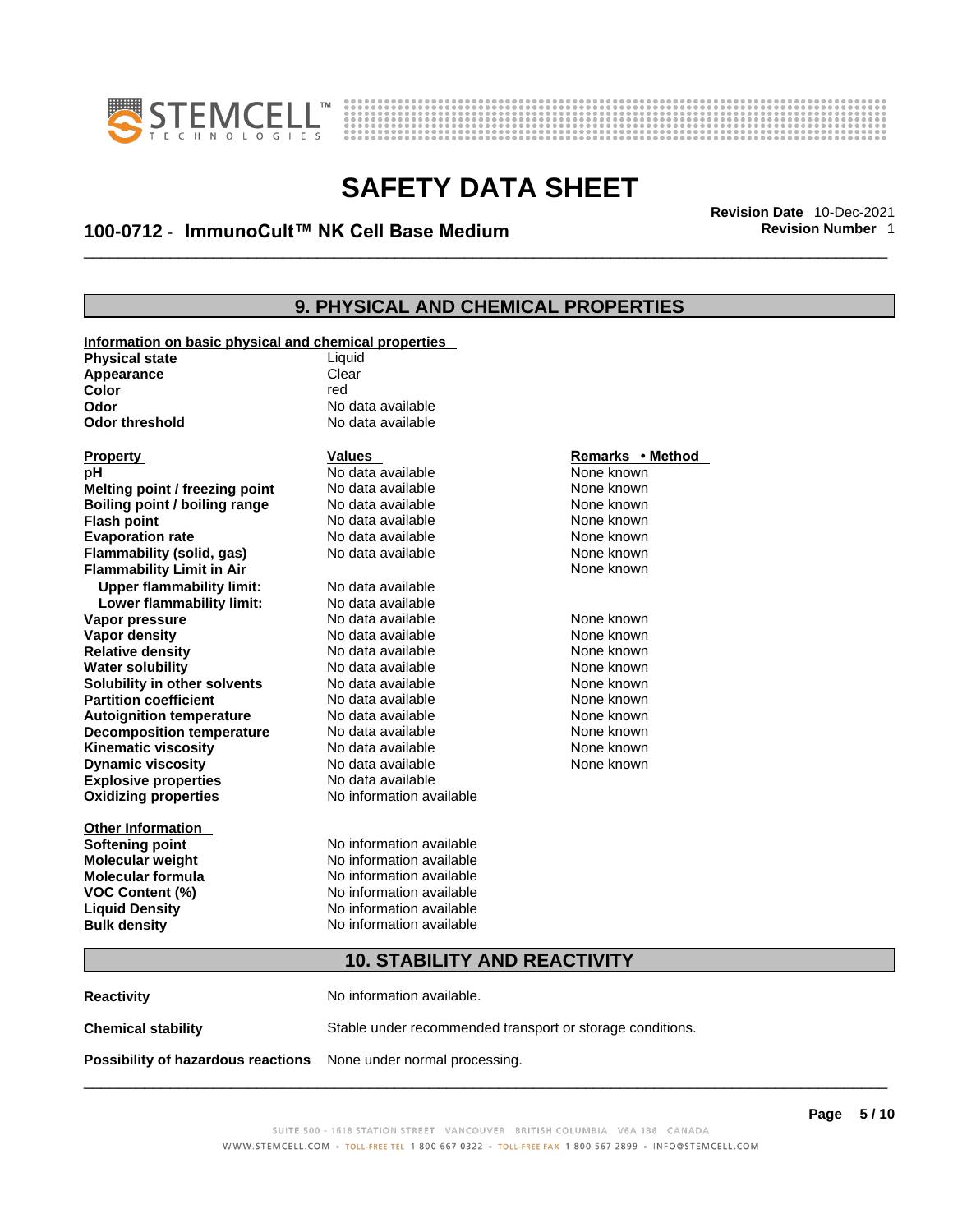



## \_\_\_\_\_\_\_\_\_\_\_\_\_\_\_\_\_\_\_\_\_\_\_\_\_\_\_\_\_\_\_\_\_\_\_\_\_\_\_\_\_\_\_\_\_\_\_\_\_\_\_\_\_\_\_\_\_\_\_\_\_\_\_\_\_\_\_\_\_\_\_\_\_\_\_\_\_\_\_\_\_\_\_\_\_\_\_\_\_\_\_\_\_ **Revision Date** 10-Dec-2021 **100-0712** - **ImmunoCult™ NK Cell Base Medium Revision Number** 1

**Conditions to avoid** None known based on information supplied.

**Incompatible materials** None known based on information supplied.

**Hazardous decomposition products** None known based on information supplied.

### **11. TOXICOLOGICAL INFORMATION**

### **Information on likely routes of exposure**

#### **Product Information**

| <b>Inhalation</b>   | Specific test data for the substance or mixture is not available. |
|---------------------|-------------------------------------------------------------------|
| Eye contact         | Specific test data for the substance or mixture is not available. |
| <b>Skin contact</b> | Specific test data for the substance or mixture is not available. |
| Ingestion           | Specific test data for the substance or mixture is not available. |
|                     |                                                                   |

**Symptoms** related to the physical, chemical and toxicological characteristics

**Symptoms** No information available.

**Numerical measures of toxicity**

#### **Acute toxicity**

**Unknown acute toxicity** 1.0000024 % of the mixture consists of ingredient(s) of unknown toxicity

1.0000024 % of the mixture consists of ingredient(s) of unknown acute oral toxicity

1.0000024 % of the mixture consists of ingredient(s) of unknown acute dermal toxicity

1.0000024 % of the mixture consists of ingredient(s) of unknown acute inhalation toxicity (gas)

1.0000024 % of the mixture consists of ingredient(s) of unknown acute inhalation toxicity (vapor)

1.0000024 % of the mixture consists of ingredient(s) of unknown acute inhalation toxicity (dust/mist) Product Information

#### **Delayed and immediate effects as well as chronic effects from short and long-term exposure**

| <b>Skin corrosion/irritation</b> | No information available. |
|----------------------------------|---------------------------|
| <b>Product Information</b>       |                           |
|                                  |                           |

## **Serious eye damage/eye irritation** No information available.

Product Information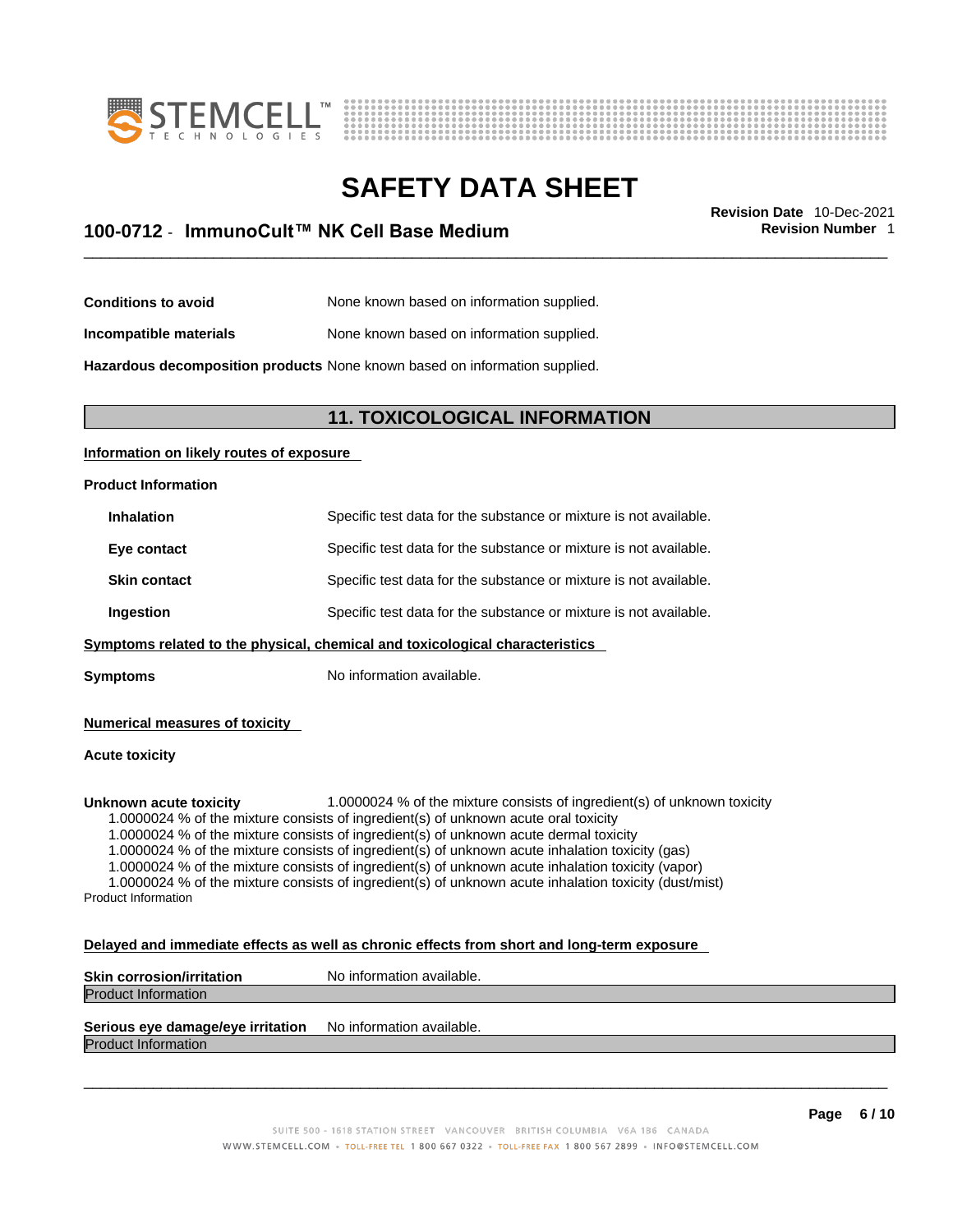



## \_\_\_\_\_\_\_\_\_\_\_\_\_\_\_\_\_\_\_\_\_\_\_\_\_\_\_\_\_\_\_\_\_\_\_\_\_\_\_\_\_\_\_\_\_\_\_\_\_\_\_\_\_\_\_\_\_\_\_\_\_\_\_\_\_\_\_\_\_\_\_\_\_\_\_\_\_\_\_\_\_\_\_\_\_\_\_\_\_\_\_\_\_ **Revision Date** 10-Dec-2021 **100-0712** - **ImmunoCult™ NK Cell Base Medium Revision Number** 1

| Respiratory or skin sensitization                    | No information available.                               |  |
|------------------------------------------------------|---------------------------------------------------------|--|
| <b>Product Information</b>                           |                                                         |  |
| Germ cell mutagenicity<br><b>Product Information</b> | No information available.                               |  |
| Carcinogenicity                                      | No information available.                               |  |
| <b>Reproductive toxicity</b>                         | No information available.<br><b>Product Information</b> |  |
|                                                      |                                                         |  |
| <b>STOT - single exposure</b>                        | No information available.                               |  |
| <b>Product Information</b>                           |                                                         |  |
| <b>STOT - repeated exposure</b>                      | No information available.<br><b>Product Information</b> |  |
| <b>Aspiration hazard</b>                             | No information available.                               |  |

## **12. ECOLOGICAL INFORMATION**

| <b>Ecotoxicity</b>                   |                                    |
|--------------------------------------|------------------------------------|
|                                      | <b>Product Information</b>         |
| <b>Persistence and degradability</b> | No information available.          |
| <b>Bioaccumulation</b>               | There is no data for this product. |
| Other adverse effects                | No information available.          |

## **13. DISPOSAL CONSIDERATIONS**

| Waste treatment methods                |                                                                                                                    |
|----------------------------------------|--------------------------------------------------------------------------------------------------------------------|
| Waste from residues/unused<br>products | Dispose of in accordance with local regulations. Dispose of waste in accordance with<br>environmental legislation. |
| Contaminated packaging                 | Do not reuse empty containers.                                                                                     |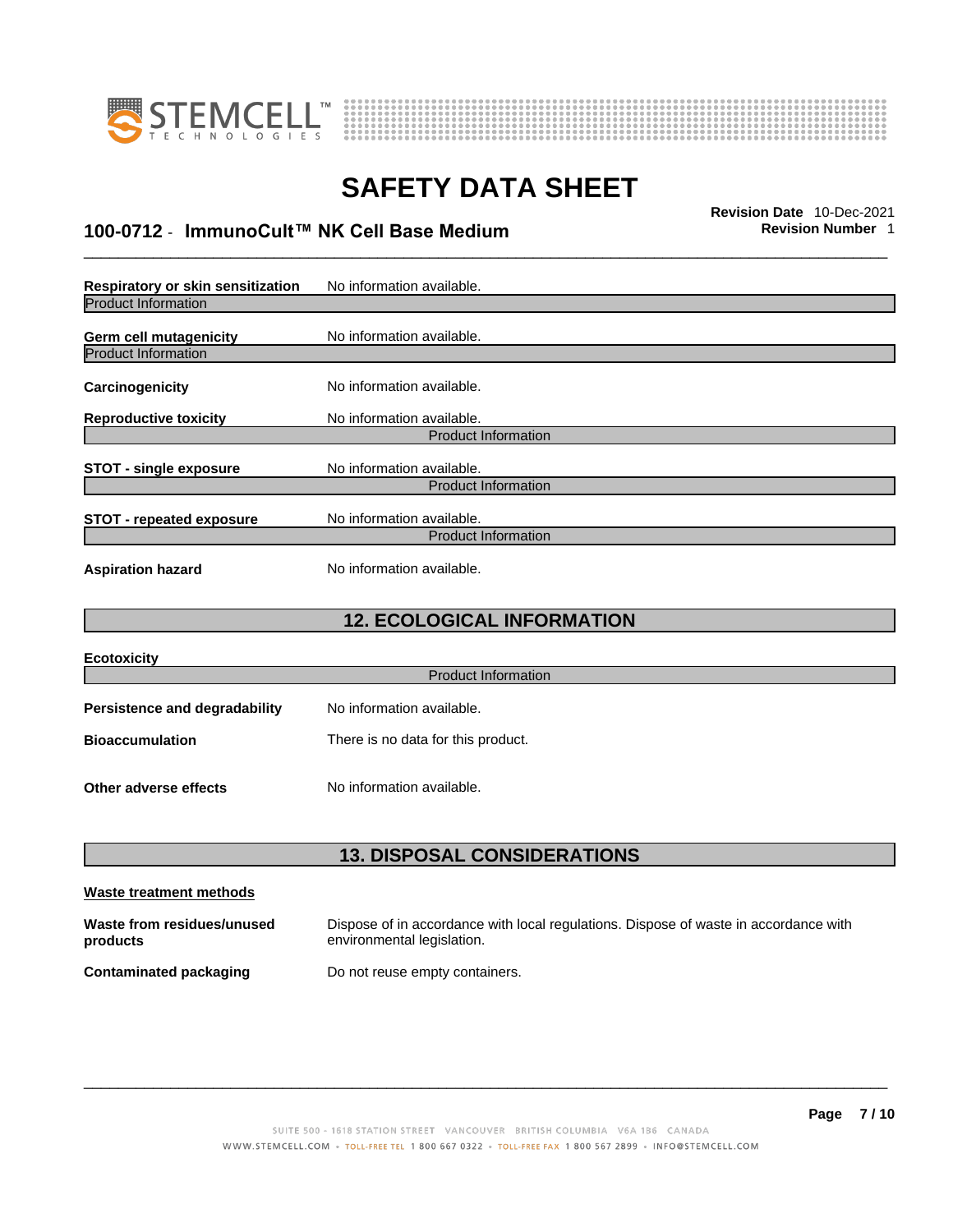



## \_\_\_\_\_\_\_\_\_\_\_\_\_\_\_\_\_\_\_\_\_\_\_\_\_\_\_\_\_\_\_\_\_\_\_\_\_\_\_\_\_\_\_\_\_\_\_\_\_\_\_\_\_\_\_\_\_\_\_\_\_\_\_\_\_\_\_\_\_\_\_\_\_\_\_\_\_\_\_\_\_\_\_\_\_\_\_\_\_\_\_\_\_ **Revision Date** 10-Dec-2021 **100-0712** - **ImmunoCult™ NK Cell Base Medium Revision Number** 1

## **14. TRANSPORT INFORMATION**

| DOT         | Not regulated |
|-------------|---------------|
| <b>TDG</b>  | Not regulated |
| <b>MEX</b>  | Not regulated |
| ICAO (air)  | Not regulated |
| <b>IATA</b> | Not regulated |
| <b>IMDG</b> | Not regulated |
| <b>RID</b>  | Not regulated |
| <b>ADR</b>  | Not regulated |
| <b>ADN</b>  | Not regulated |

## **15. REGULATORY INFORMATION**

| Does not comply |  |
|-----------------|--|
| Does not comply |  |
| Does not comply |  |
| Does not comply |  |
| Does not comply |  |
| Does not comply |  |
| Does not comply |  |
| Does not comply |  |
|                 |  |

 **Legend:** 

 **TSCA** - United States Toxic Substances Control Act Section 8(b) Inventory

 **DSL/NDSL** - Canadian Domestic Substances List/Non-Domestic Substances List

 **EINECS/ELINCS** - European Inventory of Existing Chemical Substances/European List of Notified Chemical Substances

 **ENCS** - Japan Existing and New Chemical Substances

 **IECSC** - China Inventory of Existing Chemical Substances

 **KECL** - Korean Existing and Evaluated Chemical Substances

 **PICCS** - Philippines Inventory of Chemicals and Chemical Substances

 **AICS** - Australian Inventory of Chemical Substances

#### **US Federal Regulations**

### **SARA 313**

Section 313 of Title III of the Superfund Amendments and Reauthorization Act of 1986 (SARA). This product does not contain any chemicals which are subject to the reporting requirements of the Act and Title 40 of the Code of Federal Regulations, Part 372.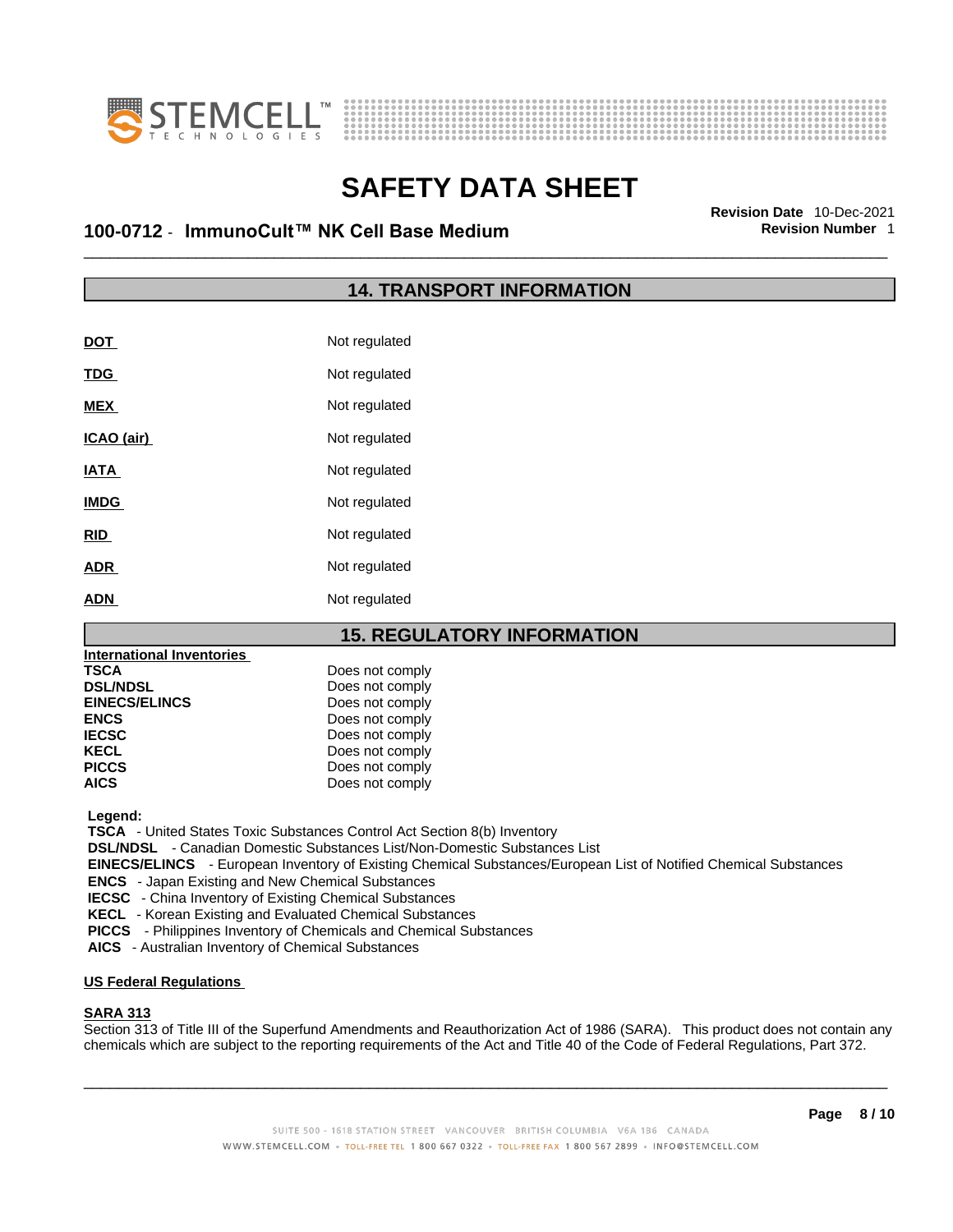



## \_\_\_\_\_\_\_\_\_\_\_\_\_\_\_\_\_\_\_\_\_\_\_\_\_\_\_\_\_\_\_\_\_\_\_\_\_\_\_\_\_\_\_\_\_\_\_\_\_\_\_\_\_\_\_\_\_\_\_\_\_\_\_\_\_\_\_\_\_\_\_\_\_\_\_\_\_\_\_\_\_\_\_\_\_\_\_\_\_\_\_\_\_ **Revision Date** 10-Dec-2021 **100-0712** - **ImmunoCult™ NK Cell Base Medium Revision Number** 1

#### **SARA 311/312 Hazard Categories Acute health hazard** No **Chronic Health Hazard No. 1996 12:33 No. 1996 12:34 No. 1996 12:34 No. 1996 12:34 No. 1996 12:34 No. 1999 12:34 No. 1999 12:34 No. 1999 12:34 No. 1999 12:34 No. 1999 12:34 No. 1999 12:34 No. 1999 12:34 No. 1999 12:34 No Fire hazard** No<br>**Sudden release of pressure hazard No** No **Sudden release of pressure hazard Reactive Hazard** No

#### **CWA (Clean WaterAct)**

This product does not contain any substances regulated as pollutants pursuant to the Clean Water Act (40 CFR 122.21 and 40 CFR 122.42).

#### **CERCLA**

This material, as supplied, does not contain any substances regulated as hazardous substances under the Comprehensive Environmental Response Compensation and Liability Act (CERCLA) (40 CFR 302) or the Superfund Amendments and Reauthorization Act (SARA) (40 CFR 355). There may be specific reporting requirements at the local, regional, or state level pertaining to releases of this material.

### **US State Regulations**

#### **California Proposition 65**

This product contains the following Proposition 65 chemicals.

| Chemical name   | California F<br>Proposition 65 |  |
|-----------------|--------------------------------|--|
| ' rade secret - | Carcinogen                     |  |
|                 | Developmental                  |  |

### **U.S. State Right-to-Know Regulations**

#### **US State Regulations**

| Chemical name | New Jersev | Massachusetts | Pennsylvania |
|---------------|------------|---------------|--------------|
| Water         |            |               |              |
| 7732-18-5     |            |               |              |

#### **U.S. EPA Label Information**

**EPA Pesticide Registration Number** Not applicable

### **16. OTHER INFORMATION, INCLUDING DATE OF PREPARATION OF THE LAST REVISION**

**Prepared By, State Control. STEMCELL Technologies Canada Inc.** Canada Inc.

**Revision Date** 10-Dec-2021